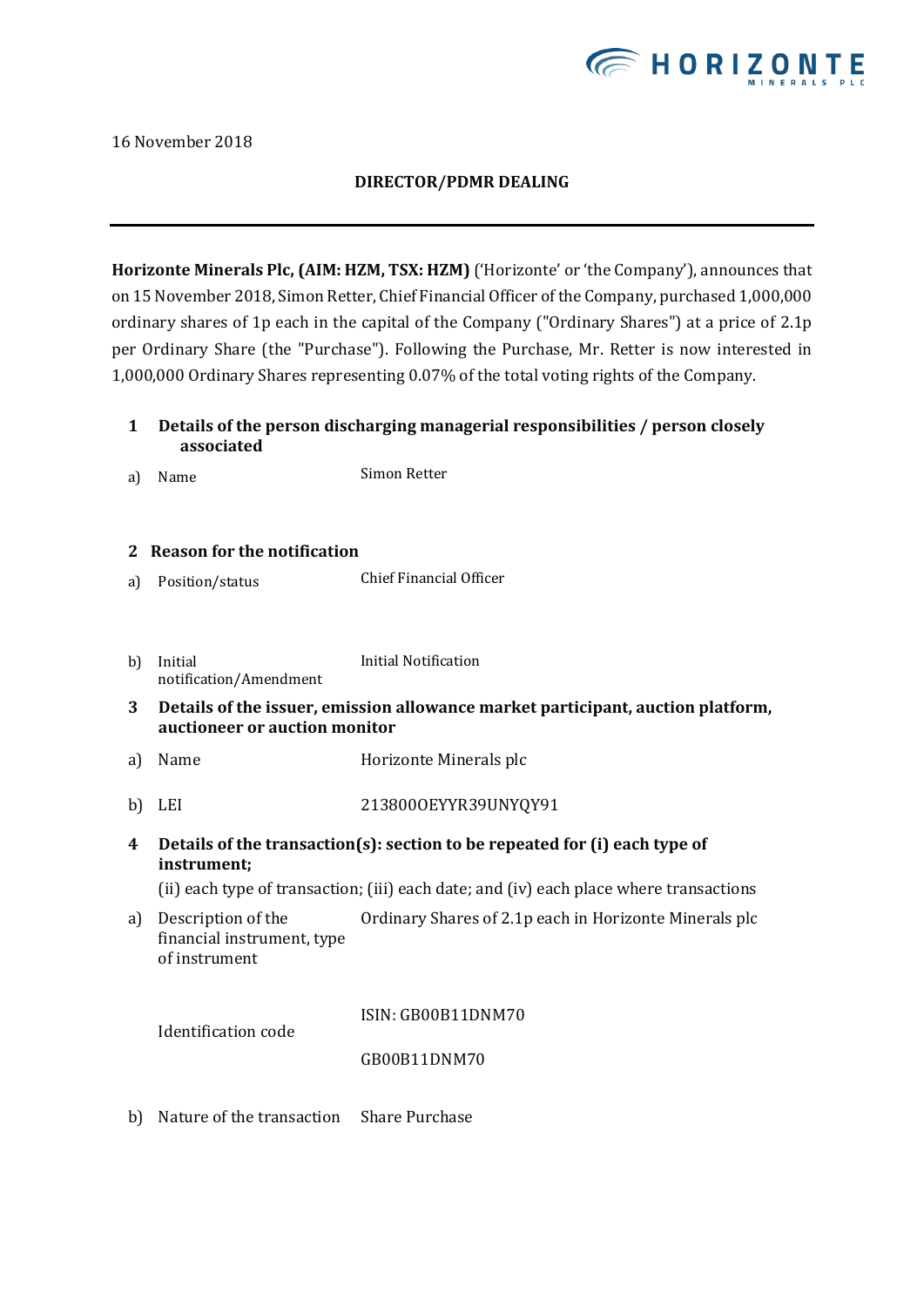

Price(s) and volume(s)

| Price(s)         | Volume(s) |
|------------------|-----------|
| 2.1 <sub>p</sub> | 1,000,000 |

d) Aggregated information

|    | Aggregate volume         | 1,000,000 Ordinary Shares purchased at |
|----|--------------------------|----------------------------------------|
|    | Price                    | 2.1p per Ordinary Share                |
| e) | Date of the transaction  | 15 November 2018                       |
| f) | Place of the transaction | London Stock Exchange                  |

For further information visit www.horizonteminerals.com or contact:

| <b>Horizonte Minerals plc</b>                                                       |                       |  |  |
|-------------------------------------------------------------------------------------|-----------------------|--|--|
| Jeremy Martin (CEO)                                                                 | +44 (0) 20 7763 7157  |  |  |
| <b>Numis Securities Ltd (NOMAD &amp; Joint Broker)</b><br>John Prior<br>Paul Gillam | $+44(0)$ 207 260 1000 |  |  |
| <b>Shard Capital (Joint Broker)</b><br>Damon Heath<br>Erik Woolgar                  | +44 (0) 20 7186 9952  |  |  |
| <b>Tavistock (Financial PR)</b><br>Gareth Tredway<br>Emily Fenton                   | +44 (0) 20 7920 3150  |  |  |

## **About Horizonte Minerals:**

Horizonte Minerals plc is an AIM and TSX-listed nickel development company focused in Brazil. The Company is developing the Araguaia project, as the next major ferronickel mine in Brazil, and the Vermelho nickel-cobalt project, with the aim of being able to supply nickel and cobalt to the EV battery market. Both projects are 100% owned.

## **CAUTIONARY STATEMENT REGARDING FORWARD LOOKING INFORMATION**

Except for statements of historical fact relating to the Company, certain information contained in this press release constitutes "forward-looking information" under Canadian securities legislation. Forward-looking information includes, but is not limited to, the ability of the Company